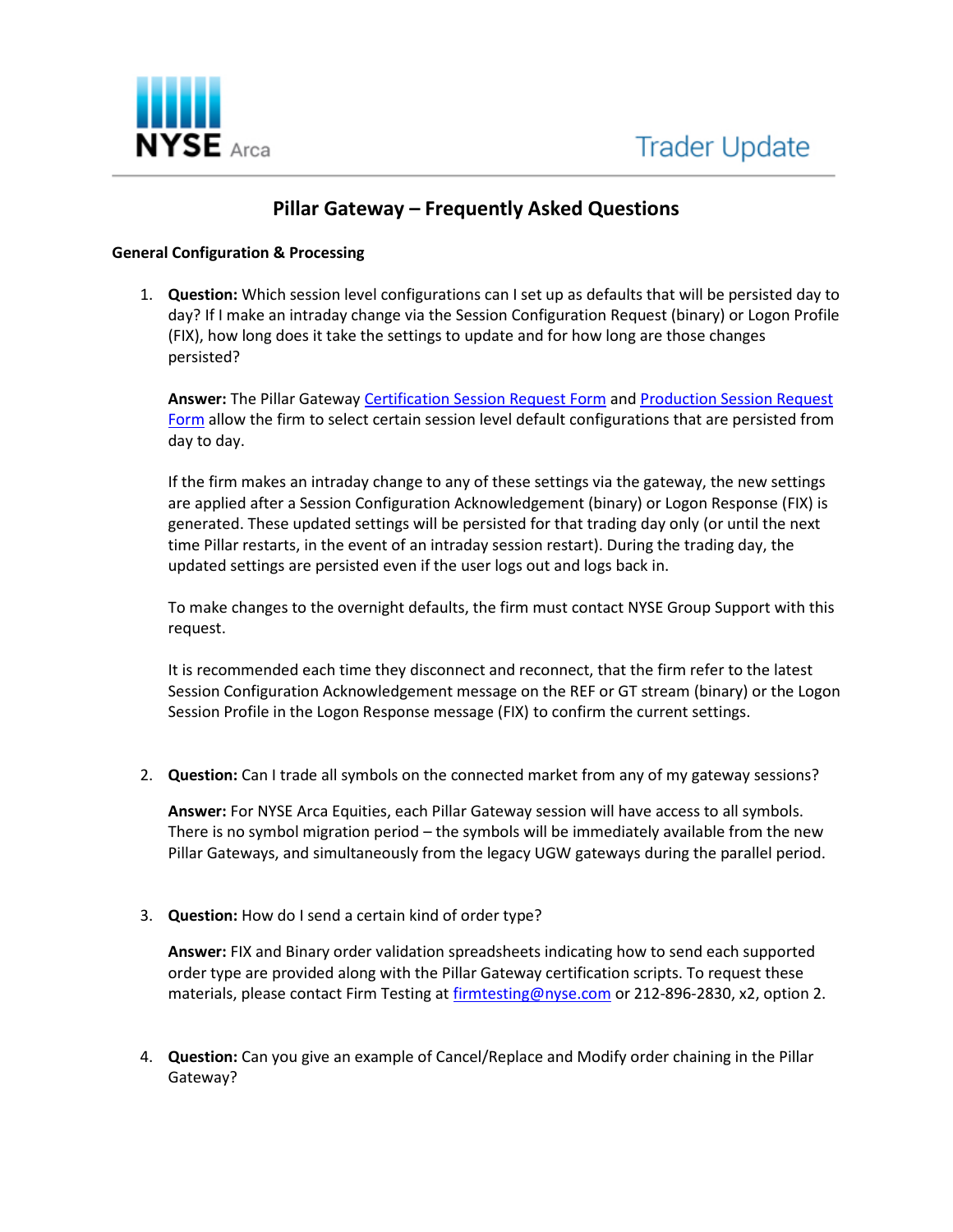**Answer:** If accepted, both Cancel/Replace and Modify requests update the ClOrdID of the open order to the ClOrdID of the request. This is true for both the Pillar FIX and Binary protocols.

For example, a new order is entered with ClOrdID-1. Then, a Cancel/Replace request to change the limit price of that order is entered with ClOrdID-2 and OrigClOrdID-1. A subsequent Modify request to reduce the quantity of that order would then be entered with ClOrdID-3 and OrigClOrdID-2. Any further actions on the order (whether Cancel/Replace, Modify, or Cancel) would refer to it with OrigClOrdID-3, and so forth.

The difference is that a cancel/replaced order gets a new OrderID (published to XDP) and loses its ranking on the order book, while a modified order retains its old OrderID and maintains its ranking on the order book.

## **Binary Protocol – SeqMsgID & FIX Drop Copy**

5. **Question:** Pillar Binary Gateway strictly enforces that the "seq" portion (sequence number) of the SeqMsgID increases by one with each new message written to the TG stream. If my client side application sequence number gets out of sync and is higher than what Pillar expects, how can I increase the TG stream next expected sequence number without sending business messages?

**Answer:** Send Sequenced Filler Messages. Each one sent will increase the TG stream's next expected sequence number by 1.

6. **Question:** The Pillar Gateway Binary spec, FIX Drop Copies section, mentions that a hexadecimal/base 16 representation of SeqMsgID is used to populate the ExecID (17) and ExecRefID (19) tags in FIX drop copy messages for those transactions. Can you give an example?

**Answer:** The FIX tags will be populated with the hexadecimal string representation of the 128 bit SeqMsgID from the corresponding binary message delivered on the GT stream.

Example:

|                              | <b>Decimal</b> | <b>Hexadecimal</b> | <b>Wire Format</b> |
|------------------------------|----------------|--------------------|--------------------|
| <b>Field</b>                 | <b>Format</b>  | Format             | (Little Endian)    |
| SeqMsgId.StreamID.sess =     | 167773517      | 0xA00054D          | 4D05000A           |
| $SeqMsgld. StreamID.value =$ | 218735618      | 0xD09A402          | 02A4090D           |
| $SeqMsgld.seq =$             | 1234567        | 0x12D687           | 87D6120000000000   |

Full 128-bit hexadecimal string = 0x0A00054D0D09A402000000000012D687 Value sent to FIX drop copy = A00054D0D09A402000000000012D687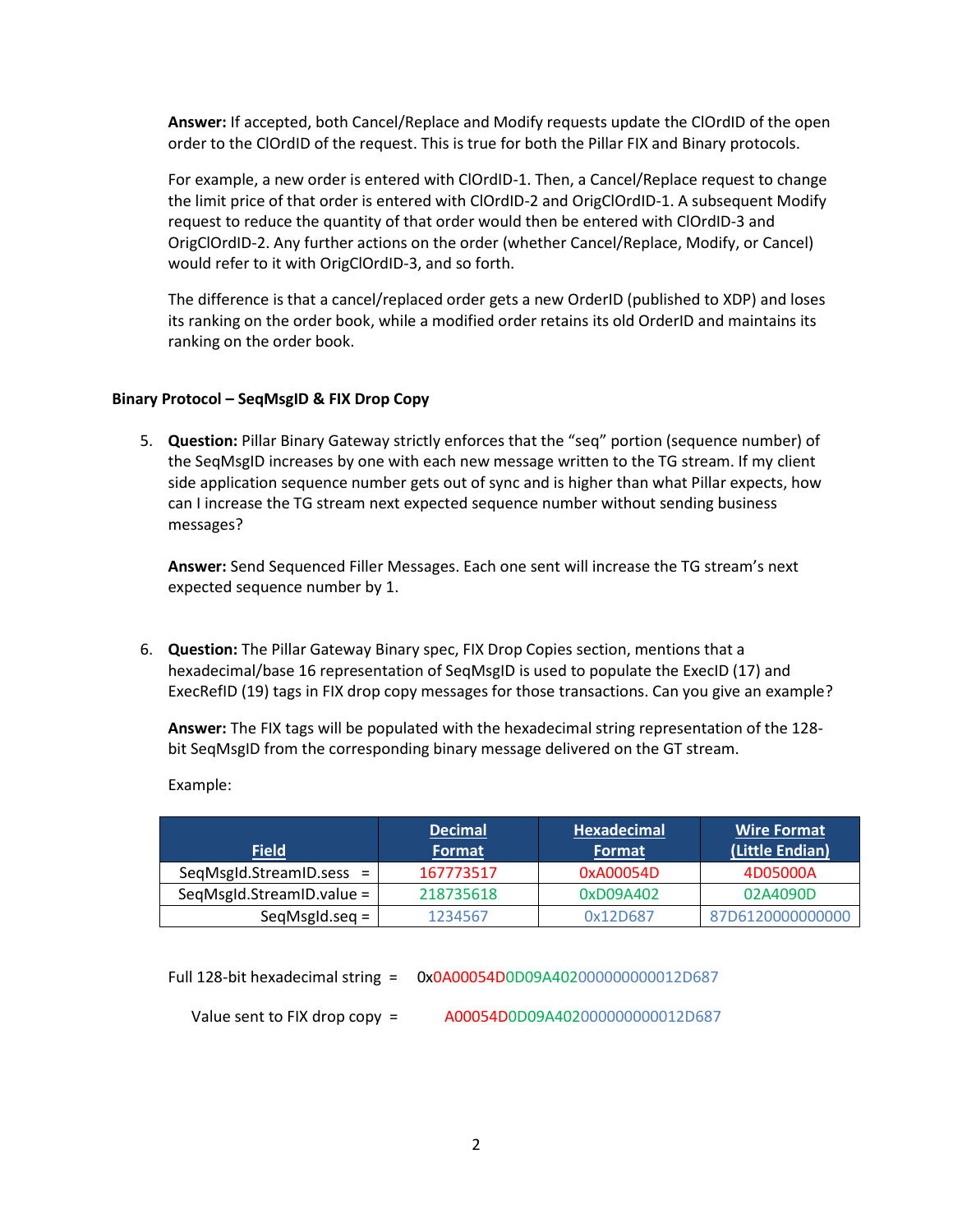#### **Binary Protocol – Reference Data**

7. **Question:** Why are reference data messages (e.g. Equities Symbol, MPID, Session Configuration, etc.) published to both the GT and REF streams?

**Answer:** The REF stream has reference data because any change to that data is reflected as a new message in the streams and it is quicker to recover the REF stream as there are fewer messages compared to GT.

The same messages are also published to the GT stream to make the stream complete with reference data as well as order related messages so that the data can be interpreted and stitched together without changing streams.

8. **Question:** The specification indicates that the firm should read request all the queued messages on their GT or REF streams at start of day. If I specify a very large number as the end range, how do I tell when I have drained the entire queue of messages?

**Answer:** The StreamAvail message (published every second) will indicate the next available sequence number on the stream. When the number of drained messages = the next available sequence number – 1, all messages have been delivered.

9. **Question:** I understand that the SymbolID integer values used in the Pillar Binary gateway match the SymbolIDs used in XDP market data. If I am currently an XDP market data subscriber and use the nightly symbol index mapping XML file, do I need to read the Equities Symbol Reference Data messages provided in my gateway REF and GT streams on a daily basis?

**Answer:** It is recommended that firms read the reference data messages provided in the gateway for a couple of reasons. First, the XML symbol file only provides the mapping between ticker symbol and SymbolID whereas the Equities Symbol Reference Data message provides additional information such as max order price, round lot size, listed market, etc.

Second, it ensures that the firm will get the latest data in the unlikely event that changes/corrections occur to the symbol reference data after the previous night's XML file was published, or a symbol is added intraday.

10. **Question:** Do SymbolIDs ever change for a security?

**Answer:** SymbolIDs generally do not change for a given security, except for certain corporate actions that are applied the night before the action takes effect.

11. **Question:** What is the business purpose of the Minimum Price Variant (MPV) Class and Level reference data I receive in my REF and GT streams at start of day?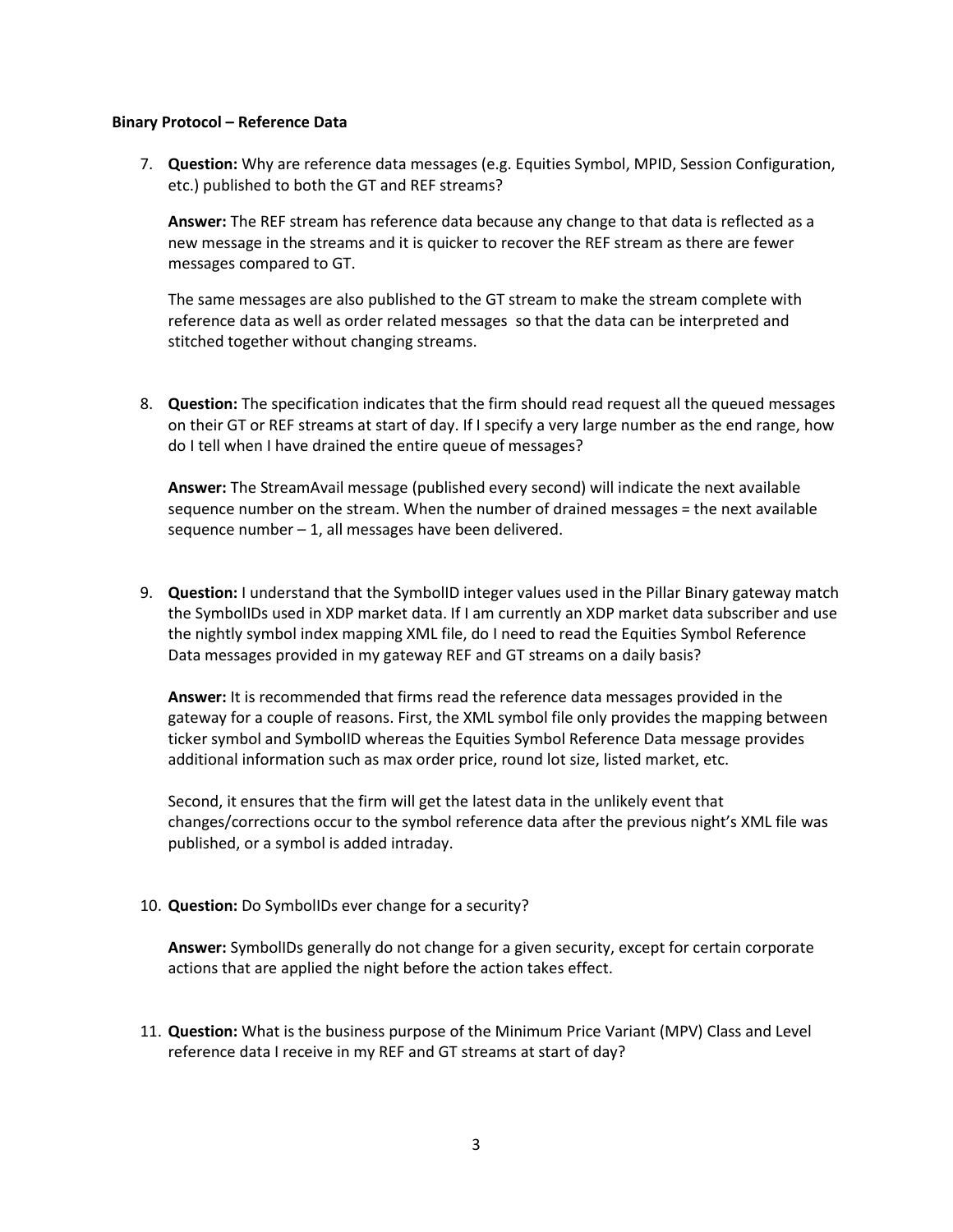**Answer:** For NYSE Arca Equities, each of 5 classes corresponds to a Tick Pilot group. The Class message provides the Retail Price Improvement order type MPV and the Limit Up/Limit Down (LULD) MPV for the security.

Each class has a corresponding Level message as well, containing various price levels as applicable. Each level has a "Price" field which describes a limit price range for order entry. For example, Price "0.00" refers to the limit price level between \$0.00 and less than \$1.00. Price "1.00" refers to the price level equal to or greater than \$1.00. The "Quoting MPV" field for each price level governs limit price validation for orders entered within that price range.

## **Binary Protocol – Other**

12. **Question:** Can I set a session level default configuration for Throttle Preference (queue orders or reject orders when throttled)?

**Answer:** No, there is no default for this setting and it is not persisted once a stream is closed. Instead, throttle preference must be specified in the Pillar Stream Protocol when opening a TG stream via the "Open" request message. Once the stream is open, the setting may then be changed intraday by sending a Session Configuration Request. This is designed to provide the firm with full intraday control over throttle handling. For more details, see the "Session Configuration Request/Acknowledgment" sections of the Pillar Gateway Binary Protocol Specification.

13. **Question:** How do I calculate and populate the various "length" fields in variable length messages?

**Answer:** Variable length messages can contain more than one payload, each of which has its own MsgHeader.

- Each instance of a "MsgHeader" contains a "length" field which must be populated with the sum of that MsgHeader itself + all message payload/add-ons that follow that header
- Each variable length message has a "minimum length" specified in the "MsgHeader" field of the first payload
- Throughout the specification, optional add-on fields are shown as a minimum of 4 bytes in the field, because every add-on begins with a 4 byte MsgHeader. If not intending to send an add-on, the firm should not populate these bytes. Instead, send only the preceding fields that add up to the minimum length
- Example A Total message length, New Order Single/Cancel Replace Request without any  $add-ons = 73 bytes$
- Example B Total message length, New Order Single/Cancel Replace Request with the OptionalOrderAddOn - Equities Customer = 114 bytes